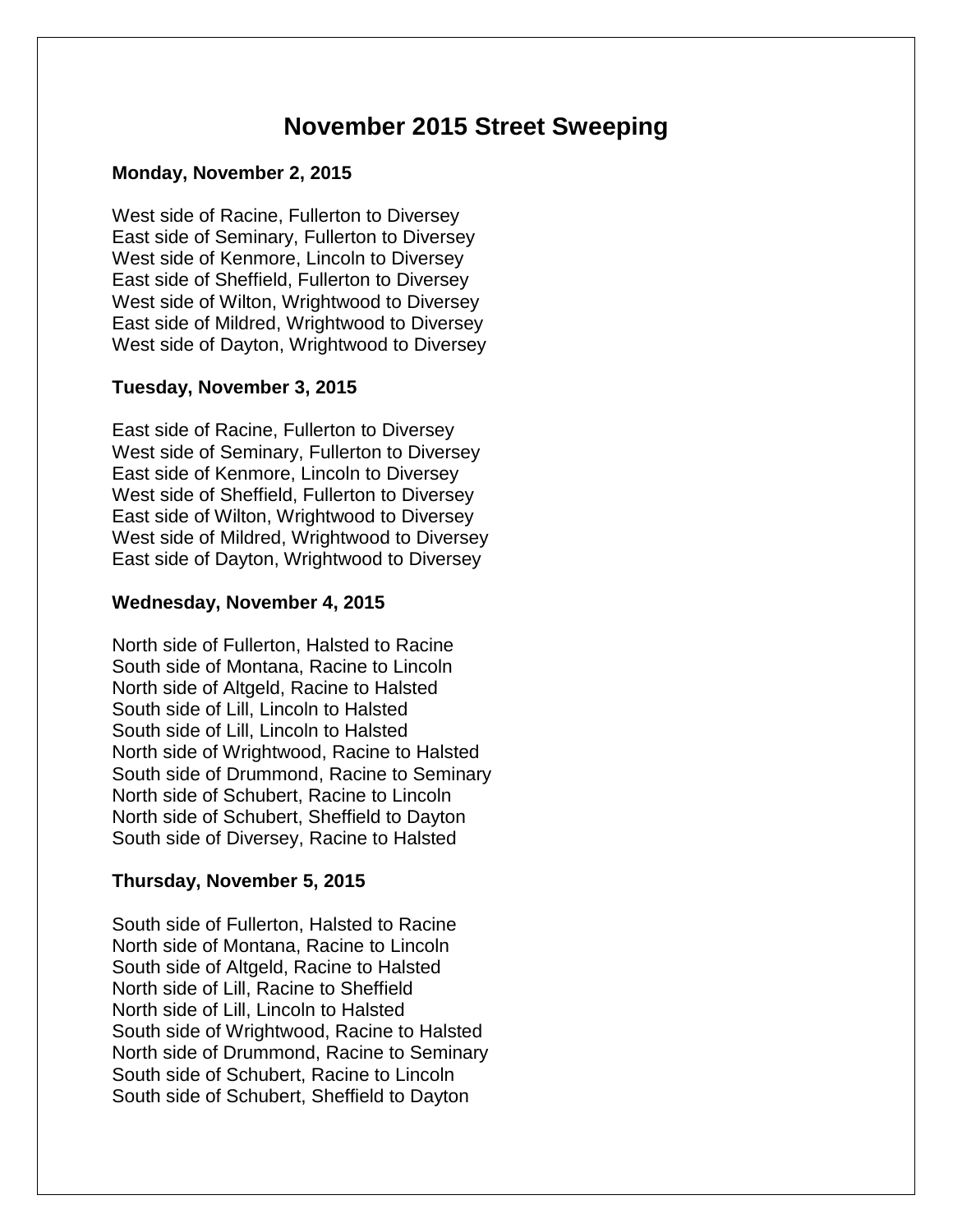#### **Friday, November 6, 2015**

East side of Halsted, Fullerton to Diversey West side of Burling, Schubert to Fullerton East side of Orchard, Fullerton to Diversey Both sides of Geneva, Deming to Fullerton East side of Lakeview, Fullerton to Diversey West side of Stockton, Fullerton to Cannon Dr. East side of Cannon Dr, Fullerton to Lake Shore Dr. West side of Pine Grove, Wrightwood to Diversey East side of Hampden, Deming to Diversey West side of Lehmann, Wrightwood to Diversey

#### **Monday, November 9, 2015**

West side of Halsted, Fullerton to Diversey East side of Burling, Schubert to Fullerton West side of Orchard, Fullerton to Diversey West side of Lakeview, Fullerton to Diversey East side of Stockton Dr, Fullerton to Cannon Dr East side of Pine Grove, Diversey to Wrightwood West side of Hampden, Deming to Diversey

#### **Tuesday, November 10, 2015**

North side of Fullerton, Clark to Halsted South side of Arlington, Orchard to Clark Both side of Arlington, Lakeview to Clark North side of Roslyn, Lakeview to Clark North side of Deming, Lakeview to Orchard South side of Wrightwood, Halsted to Lakeview North side of Drummond, Lehmann to Orchard South side of Schubert, Halsted to Clark

#### **Wednesday, November 11, 2015**

South side of Fullerton, Clark to Halsted North side of Arlington, Orchard to Clark South side of Roslyn, Lakeview to Clark Both side of St. James, Lakeview to Clark South side of Deming, Lakeview to Orchard North side of Wrightwood, Halsted to Lakeview South side of Drummond, Lehmann to Orchard North side of Schubert, Halsted to Clark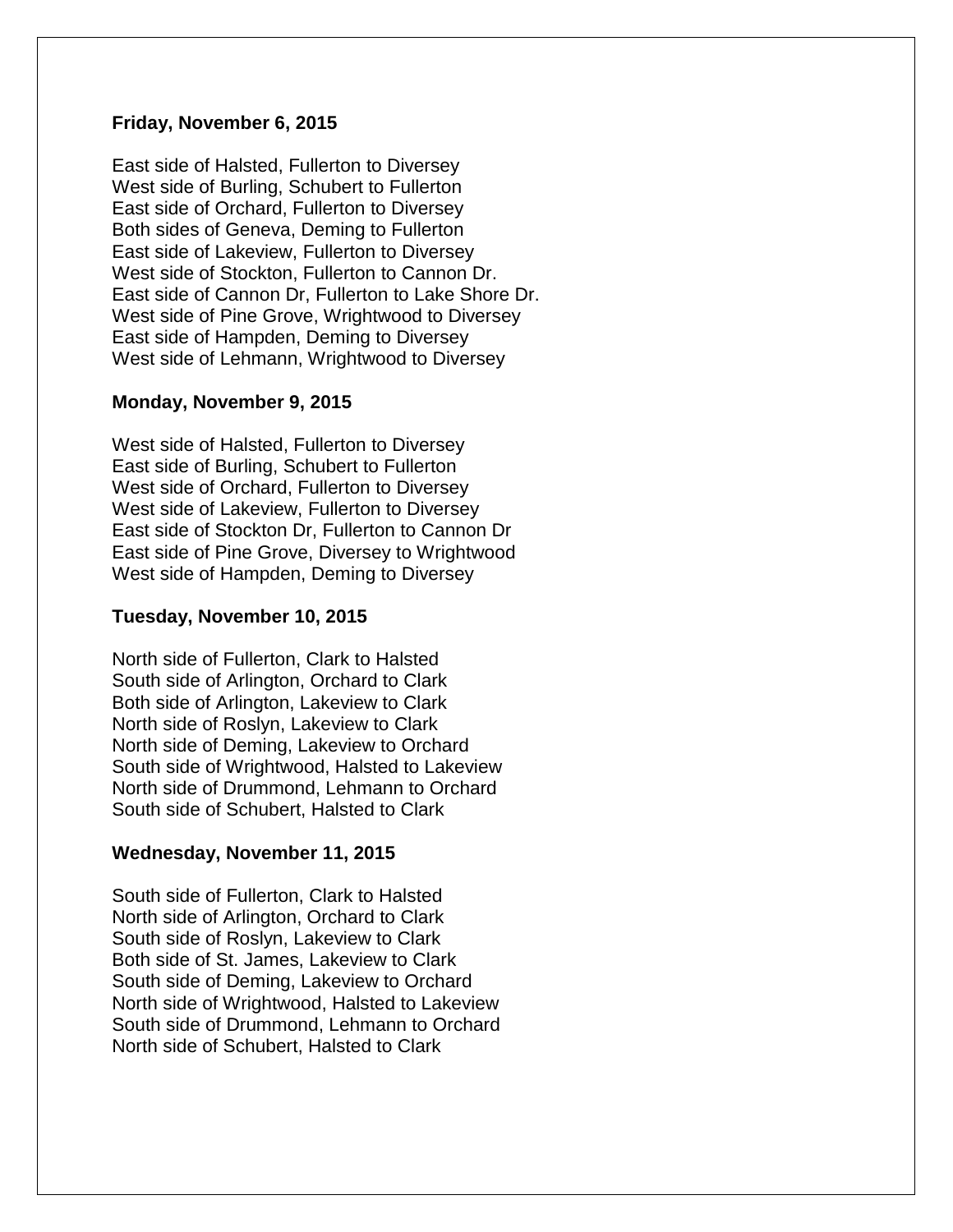## **Thursday, November 12, 2015**

West side of Orchard, Fullerton to Webster East side of Larrabee, Armitage to Webster East side of Geneva, Webster to Fullerton West side of Mohawk, Armitage to Dickens West side of Cleveland, Fullerton to Armitage East side of Sedgwick, Armitage to Grant Pl Both sides of Hudson, Dickens to Webster East side of Commonwealth, Belden to Fullerton West side of Lincoln Park West, Fullerton to Armitage East side of Stockton, Fullerton to Lasalle exit onto LSD East side of Clark, Webster to Armitage West side of Lincoln, Webster to Armitage

#### **Friday, November 13, 2015**

East side of Orchard, Fullerton to Webster West side of Larrabee, Armitage to Webster West side of Geneva, Webster to Fullerton East side of Mohawk, Armitage to Dickens East side of Cleveland, Fullerton to Armitage West side of Sedgwick, Armitage to Grant Pl West side of Stockton, Fullerton to Lasalle exit onto LSD West side of Commonwealth. Belden to Fullerton East side of Lincoln Park West, Fullerton to Armitage Both sides of Orleans, Dickens to Armitage West side of Clark, Webster to Armitage East side of Lincoln, Webster to Armitage

#### **Monday, November 16, 2015**

South side of Armitage, Clark to Orchard North side of Dickens, Lincoln Park West to Howe West side of Howe, Dickens to Armitage South side of Webster, Lincoln Park West to Orchard North side of Grant Pl, Sedgwick to Geneva South side of Belden, Lincoln Park West to Orchard East side of Cambridge, Belden to Kemper North side of Kemper, Cambridge to the alley

#### **Tuesday, November 17, 2015**

North side of Armitage, Clark to Orchard South side of Dickens, Lincoln Park West to Howe East side of Howe, Dickens to Armitage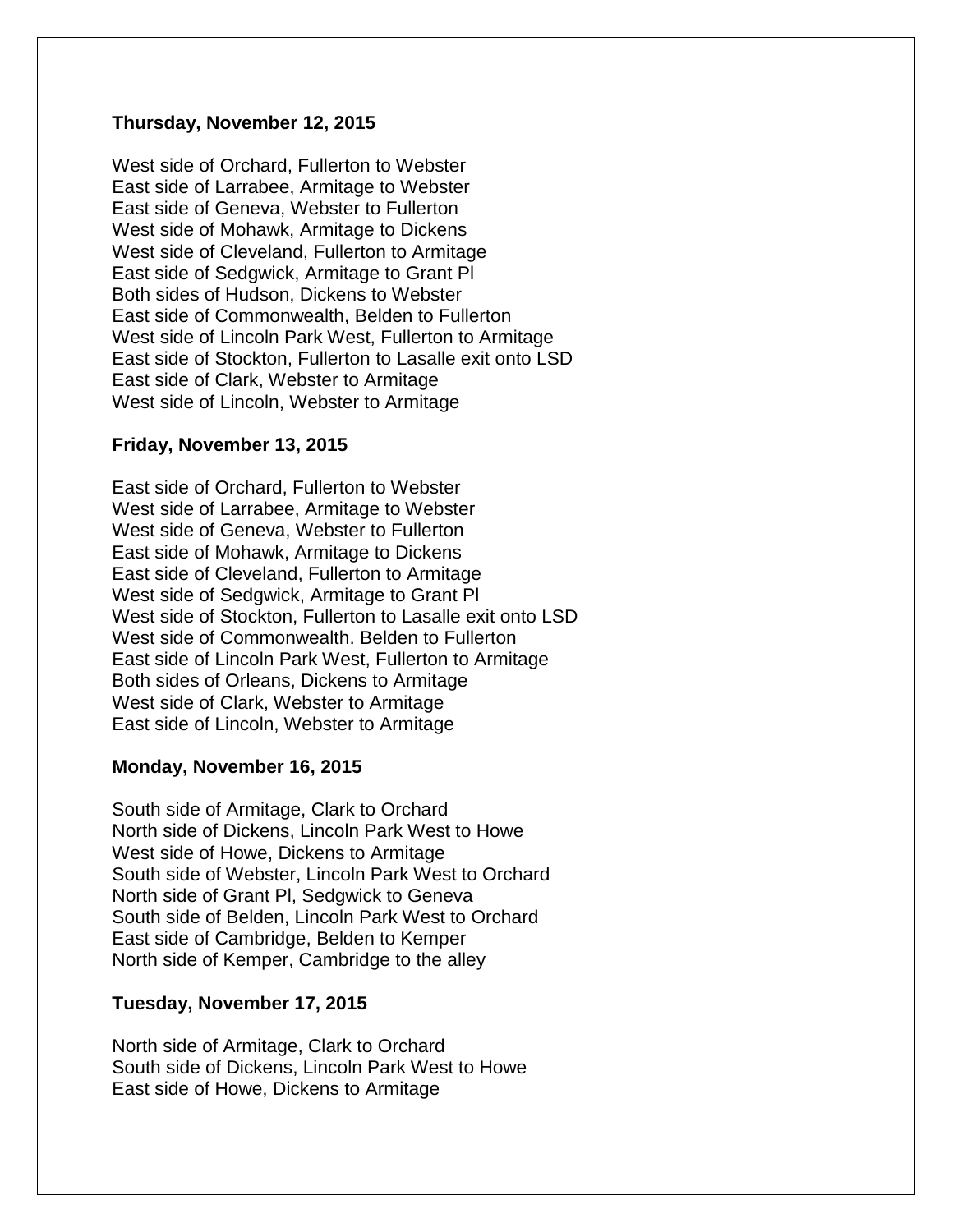North side of Webster, Lincoln Park West to Orchard South side of Grant Pl, Sedgwick to Geneva North side of Belden, Lincoln Park West to Orchard Both sides of Kemper, Orchard to Geneva

## **Wednesday, November 18, 2015**

East side of Racine, Armitage to Dickens West side of Clifton, Armitage to Dickens East side of Seminary, Armitage to Dickens West side of Kenmore, Armitage to Dickens East side of Sheffield, Armitage to Dickens East side of Fremont, Belden to Armitage West side of Dayton, Belden to Armitage East side of Halsted, Fullerton to Armitage West side of Burling, Belden to Webster West side of Burling, Armitage to Dickens

## **Thursday, November 19, 2015**

West side of Seminary, Armitage to Dickens East side of Kenmore, Armitage to Dickens West side of Sheffield, Armitage to Dickens East side of Bissell, Belden to Armitage West side of Fremont, Belden to Armitage East side of Dayton, Belden to Armitage West side of Halsted, Armitage to Fullerton East side of Burling, Belden to Webster East side of Burling, Armitage to Dickens

## **Friday, November 20, 2015**

North side of Armitage, Racine to Orchard South side of Dickens, Sheffield to Orchard North side of Webster, Sheffield to Orchard South side of Belden, Sheffield to Orchard North side of Fullerton, Sheffield to Orchard

## **Monday, November 23, 2015**

South side of Armitage, Racine to Orchard North side of Dickens, Sheffield to Orchard South side of Webster, Sheffield to Orchard North side of Belden, Sheffield to Orchard South side of Fullerton, Sheffield to Orchard